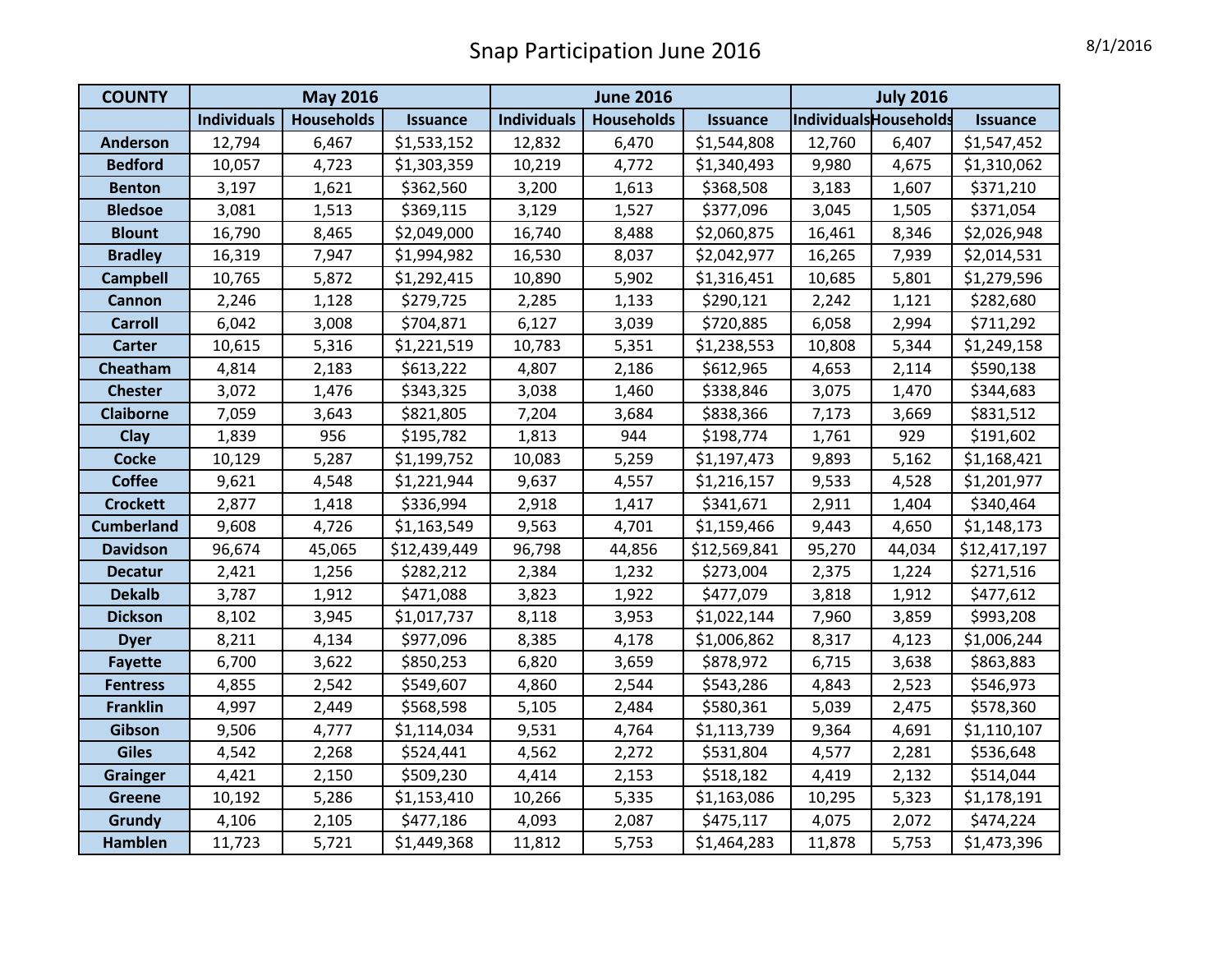| Snap Participation June 2016 |                                                         |                   |                 |                    |                   |                 |        |                       |                        |  |  |  |
|------------------------------|---------------------------------------------------------|-------------------|-----------------|--------------------|-------------------|-----------------|--------|-----------------------|------------------------|--|--|--|
|                              | <b>July 2016</b><br><b>May 2016</b><br><b>June 2016</b> |                   |                 |                    |                   |                 |        |                       |                        |  |  |  |
| <b>COUNTY</b>                | <b>Individuals</b>                                      | <b>Households</b> | <b>Issuance</b> | <b>Individuals</b> | <b>Households</b> | <b>Issuance</b> |        | IndividualsHouseholds | <i><b>Issuance</b></i> |  |  |  |
| <b>Hamilton</b>              | 50,042                                                  | 25,496            | \$6,394,394     | 51,226             | 26,051            | \$6,655,163     | 50,542 | 25,720                | \$6,578,555            |  |  |  |
| <b>Hancock</b>               | 2,481                                                   | 1,312             | \$284,010       | 2,518              | 1,325             | \$287,198       | 2,527  | 1,330                 | \$290,786              |  |  |  |
| <b>Hardeman</b>              | 5,702                                                   | 2,963             | \$683,747       | 5,754              | 2,983             | \$691,694       | 5,717  | 2,945                 | \$676,585              |  |  |  |
| Hardin                       | 5,913                                                   | 3,104             | \$686,409       | 5,958              | 3,120             | \$692,099       | 5,931  | 3,095                 | \$694,869              |  |  |  |
| <b>Hawkins</b>               | 11,108                                                  | 5,383             | \$1,265,333     | 11,135             | 5,406             | \$1,281,361     | 11,089 | 5,391                 | \$1,274,768            |  |  |  |
| Haywood                      | 4,923                                                   | 2,615             | \$577,554       | 4,895              | 2,590             | \$576,708       | 4,839  | 2,552                 | \$571,792              |  |  |  |
| Ienderson                    | 5,921                                                   | 3,071             | \$700,967       | 5,969              | 3,078             | \$707,887       | 5,862  | 3,024                 | \$695,801              |  |  |  |

|                   | <b>May 2016</b>    |                   |                 |                    | <b>June 2016</b>  |                 | <b>July 2016</b>      |        |                 |  |
|-------------------|--------------------|-------------------|-----------------|--------------------|-------------------|-----------------|-----------------------|--------|-----------------|--|
| <b>COUNTY</b>     | <b>Individuals</b> | <b>Households</b> | <b>Issuance</b> | <b>Individuals</b> | <b>Households</b> | <b>Issuance</b> | IndividualsHouseholds |        | <b>Issuance</b> |  |
| <b>Hamilton</b>   | 50,042             | 25,496            | \$6,394,394     | 51,226             | 26,051            | \$6,655,163     | 50,542                | 25,720 | \$6,578,555     |  |
| <b>Hancock</b>    | 2,481              | 1,312             | \$284,010       | 2,518              | 1,325             | \$287,198       | 2,527                 | 1,330  | \$290,786       |  |
| Hardeman          | 5,702              | 2,963             | \$683,747       | 5,754              | 2,983             | \$691,694       | 5,717                 | 2,945  | \$676,585       |  |
| <b>Hardin</b>     | 5,913              | 3,104             | \$686,409       | 5,958              | 3,120             | \$692,099       | 5,931                 | 3,095  | \$694,869       |  |
| <b>Hawkins</b>    | 11,108             | 5,383             | \$1,265,333     | 11,135             | 5,406             | \$1,281,361     | 11,089                | 5,391  | \$1,274,768     |  |
| Haywood           | 4,923              | 2,615             | \$577,554       | 4,895              | 2,590             | \$576,708       | 4,839                 | 2,552  | \$571,792       |  |
| <b>Henderson</b>  | 5,921              | 3,071             | \$700,967       | 5,969              | 3,078             | \$707,887       | 5,862                 | 3,024  | \$695,801       |  |
| <b>Henry</b>      | 6,673              | 3,294             | \$819,047       | 6,757              | 3,308             | \$818,181       | 6,711                 | 3,294  | \$821,697       |  |
| <b>Hickman</b>    | 5,028              | 2,420             | \$608,934       | 5,100              | 2,436             | \$620,402       | 5,070                 | 2,422  | \$617,028       |  |
| <b>Houston</b>    | 1,422              | 657               | \$159,282       | 1,402              | 653               | \$162,591       | 1,325                 | 625    | \$150,324       |  |
| <b>Humphreys</b>  | 3,055              | 1,430             | \$360,855       | 3,041              | 1,415             | \$366,500       | 2,984                 | 1,398  | \$358,571       |  |
| <b>Jackson</b>    | 2,491              | 1,341             | \$293,895       | 2,482              | 1,333             | \$290,630       | 2,460                 | 1,318  | \$288,576       |  |
| <b>Jefferson</b>  | 9,014              | 4,314             | \$1,055,859     | 8,913              | 4,247             | \$1,045,736     | 8,782                 | 4,195  | \$1,031,064     |  |
| Johnson           | 3,849              | 2,121             | \$439,198       | 3,859              | 2,113             | \$437,215       | 3,832                 | 2,094  | \$437,327       |  |
| <b>Knox</b>       | 54,739             | 27,355            | \$6,681,791     | 55,348             | 27,454            | \$6,778,580     | 54,541                | 27,068 | \$6,691,976     |  |
| Lake              | 2,040              | 1,115             | \$244,699       | 2,041              | 1,123             | \$244,675       | 2,017                 | 1,110  | \$245,765       |  |
| Lauderdale        | 6,785              | 3,446             | \$821,245       | 6,923              | 3,492             | \$845,863       | 6,778                 | 3,415  | \$826,236       |  |
| Lawrence          | 7,497              | 3,613             | \$876,864       | 7,431              | 3,599             | \$871,566       | 7,444                 | 3,562  | \$874,971       |  |
| <b>Lewis</b>      | 2,371              | 1,152             | \$259,181       | 2,362              | 1,141             | \$258,014       | 2,229                 | 1,108  | \$248,315       |  |
| Lincoln           | 5,498              | 2,515             | \$684,386       | 5,442              | 2,501             | \$638,020       | 5,365                 | 2,460  | \$624,372       |  |
| Loudon            | 6,038              | 2,819             | \$714,338       | 6,112              | 2,838             | \$728,584       | 5,963                 | 2,792  | \$708,969       |  |
| <b>Macon</b>      | 5,602              | 2,627             | \$684,850       | 5,683              | 2,637             | \$699,999       | 5,672                 | 2,616  | \$691,108       |  |
| <b>Madison</b>    | 16,838             | 8,379             | \$2,033,219     | 17,044             | 8,459             | \$2,068,555     | 16,993                | 8,424  | \$2,069,403     |  |
| <b>Marion</b>     | 5,598              | 2,805             | \$687,402       | 5,664              | 2,836             | \$698,522       | 5,587                 | 2,782  | \$687,192       |  |
| <b>Marshall</b>   | 4,702              | 2,199             | \$557,932       | 4,676              | 2,183             | \$555,930       | 4,583                 | 2,143  | \$539,813       |  |
| <b>Maury</b>      | 12,515             | 6,026             | \$1,519,269     | 12,674             | 6,045             | \$1,542,331     | 12,408                | 5,937  | \$1,518,085     |  |
| <b>Meigs</b>      | 2,627              | 1,302             | \$315,816       | 2,638              | 1,306             | \$320,752       | 2,589                 | 1,293  | \$313,194       |  |
| <b>Monroe</b>     | 9,161              | 4,432             | \$1,085,936     | 9,276              | 4,457             | \$1,105,175     | 9,175                 | 4,399  | \$1,092,852     |  |
| <b>Montgomery</b> | 22,595             | 10,291            | \$2,799,010     | 22,704             | 10,340            | \$2,829,895     | 22,779                | 10,374 | \$2,871,717     |  |
| <b>Moore</b>      | 550                | 239               | \$59,429        | 573                | 248               | \$62,185        | 569                   | 251    | \$63,365        |  |
| <b>Morgan</b>     | 4,587              | 2,228             | \$551,000       | 4,689              | 2,267             | \$570,922       | 4,612                 | 2,247  | \$565,086       |  |
| <b>McMinn</b>     | 9,121              | 4,480             | \$1,117,387     | 9,195              | 4,530             | \$1,135,665     | 9,125                 | 4,506  | \$1,123,869     |  |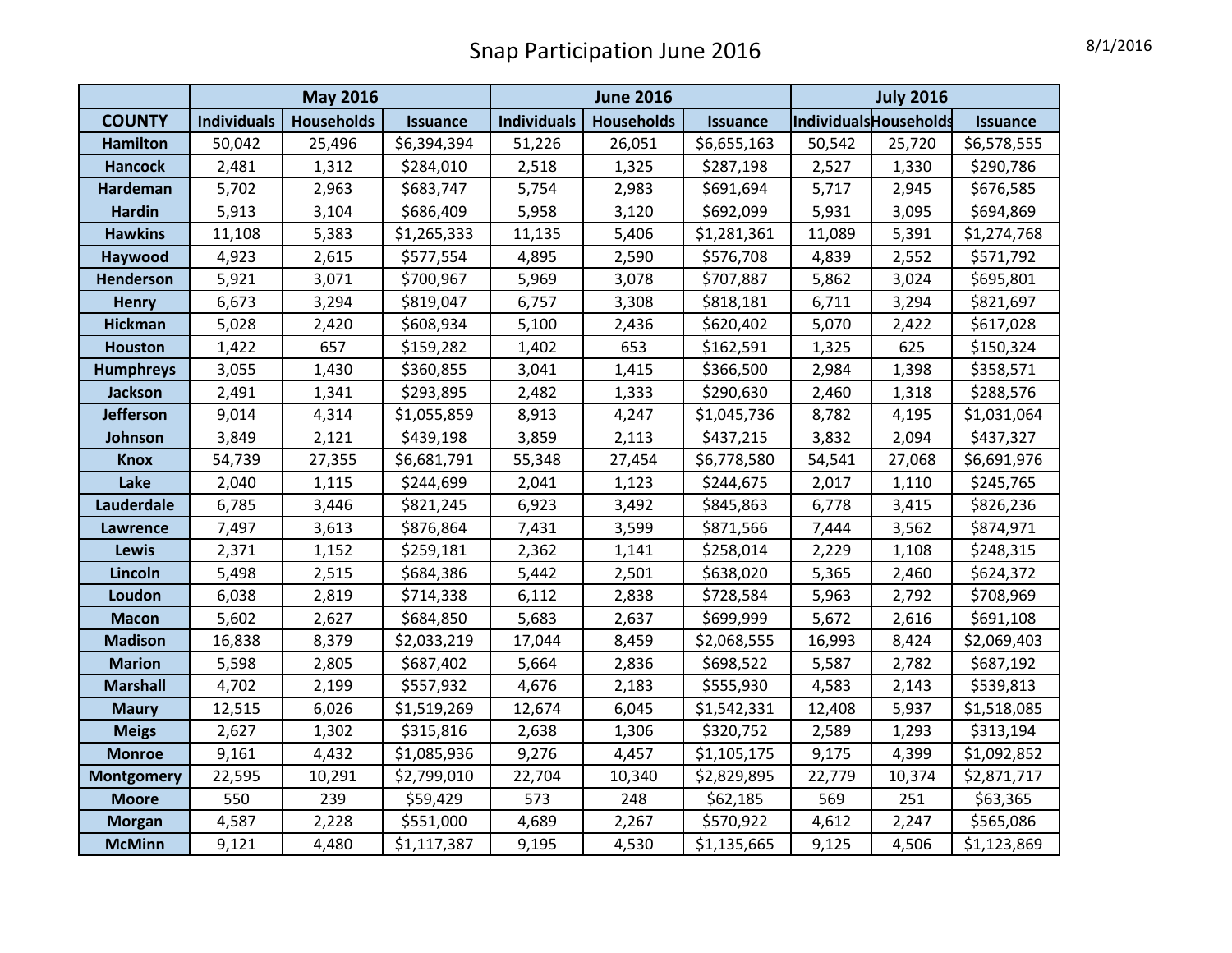## Snap Participation June 2016 **8/1/2016**

| <b>COUNTY</b>     | <b>May 2016</b>    |                   |                 |                    | <b>June 2016</b>  |                 | <b>July 2016</b>      |         |                 |  |
|-------------------|--------------------|-------------------|-----------------|--------------------|-------------------|-----------------|-----------------------|---------|-----------------|--|
|                   | <b>Individuals</b> | <b>Households</b> | <b>Issuance</b> | <b>Individuals</b> | <b>Households</b> | <b>Issuance</b> | IndividualsHouseholds |         | <b>Issuance</b> |  |
| <b>McNairy</b>    | 6,023              | 3,122             | \$681,762       | 6,068              | 3,145             | \$689,385       | 6,075                 | 3,139   | \$695,735       |  |
| <b>Obion</b>      | 6,375              | 3,197             | \$738,940       | 6,591              | 3,289             | \$768,174       | 6,562                 | 3,280   | \$776,865       |  |
| <b>Overton</b>    | 3,793              | 1,966             | \$424,029       | 3,824              | 1,970             | \$438,420       | 3,780                 | 1,963   | \$423,910       |  |
| <b>Perry</b>      | 1,645              | 790               | \$189,986       | 1,660              | 797               | \$196,249       | 1,607                 | 792     | \$188,780       |  |
| <b>Pickett</b>    | 909                | 470               | \$96,205        | 922                | 474               | \$99,693        | 885                   | 457     | \$94,900        |  |
| <b>Polk</b>       | 2,883              | 1,400             | \$317,948       | 2,896              | 1,406             | \$320,270       | 2,879                 | 1,408   | \$319,483       |  |
| Putnam            | 11,886             | 5,930             | \$1,453,251     | 11,996             | 5,931             | \$1,475,372     | 11,795                | 5,849   | \$1,460,556     |  |
| Rhea              | 6,915              | 3,374             | \$845,586       | 7,007              | 3,405             | \$867,132       | 6,880                 | 3,347   | \$843,334       |  |
| Roane             | 8,752              | 4,349             | \$1,045,467     | 8,774              | 4,345             | \$1,056,723     | 8,656                 | 4,309   | \$1,037,463     |  |
| Robertson         | 9,430              | 4,541             | \$1,204,784     | 9,588              | 4,595             | \$1,236,127     | 9,521                 | 4,543   | \$1,234,149     |  |
| <b>Rutherford</b> | 29,737             | 13,214            | \$3,776,668     | 30,191             | 13,326            | \$3,865,947     | 29,736                | 13,076  | \$3,802,761     |  |
| <b>Scott</b>      | 6,920              | 3,441             | \$795,893       | 6,954              | 3,460             | \$801,065       | 6,880                 | 3,443   | \$789,565       |  |
| Sequatchie        | 3,367              | 1,640             | \$410,195       | 3,376              | 1,643             | \$414,847       | 3,322                 | 1,631   | \$408,083       |  |
| <b>Sevier</b>     | 12,983             | 6,114             | \$1,491,268     | 13,153             | 6,160             | \$1,509,479     | 12,706                | 6,001   | \$1,465,002     |  |
| <b>Shelby</b>     | 226,086            | 110,005           | \$30,373,316    | 228,625            | 110,713           | \$30,958,351    | 227,547               | 110,105 | \$30,873,965    |  |
| <b>Smith</b>      | 3,165              | 1,530             | \$388,499       | 3,185              | 1,533             | \$391,915       | 3,181                 | 1,542   | \$395,301       |  |
| <b>Stewart</b>    | 2,175              | 995               | \$244,711       | 2,178              | 1,007             | \$246,331       | 2,185                 | 999     | \$244,186       |  |
| <b>Sullivan</b>   | 26,444             | 13,391            | \$3,155,333     | 26,618             | 13,397            | \$3,174,182     | 26,588                | 13,347  | \$3,173,815     |  |
| <b>Sumner</b>     | 18,212             | 8,169             | \$2,269,794     | 18,507             | 8,257             | \$2,314,549     | 18,084                | 8,110   | \$2,264,130     |  |
| <b>Tipton</b>     | 11,267             | 5,462             | \$1,429,411     | 11,502             | 5,551             | \$1,464,754     | 11,373                | 5,507   | \$1,449,317     |  |
| <b>Trousdale</b>  | 1,575              | 722               | \$189,356       | 1,603              | 775               | \$195,527       | 1,599                 | 764     | \$192,089       |  |
| <b>Unicoi</b>     | 3,216              | 1,677             | \$360,686       | 3,183              | 1,663             | \$357,564       | 3,136                 | 1,632   | \$349,559       |  |
| <b>Union</b>      | 4,684              | 2,183             | \$527,638       | 4,726              | 2,195             | \$541,661       | 4,576                 | 2,135   | \$528,801       |  |
| <b>Van Buren</b>  | 1,074              | 523               | \$117,880       | 1,065              | 517               | \$115,705       | 1,070                 | 513     | \$118,559       |  |
| Warren            | 8,167              | 3,915             | \$996,415       | 8,370              | 3,974             | \$1,036,946     | 8,183                 | 3,915   | \$1,004,177     |  |
| Washington        | 18,532             | 9,777             | \$2,282,321     | 18,666             | 9,795             | \$2,293,429     | 18,399                | 9,691   | \$2,273,584     |  |
| <b>Wayne</b>      | 2,661              | 1,332             | \$289,916       | 2,668              | 1,334             | \$298,288       | 2,638                 | 1,323   | \$293,779       |  |
| <b>Weakley</b>    | 6,184              | 3,272             | \$722,098       | 6,316              | 3,295             | \$738,539       | 6,335                 | 3,313   | \$744,587       |  |
| White             | 5,090              | 2,436             | \$598,926       | 5,121              | 2,435             | \$606,633       | 5,029                 | 2,410   | \$588,008       |  |
| <b>Williamson</b> | 5,334              | 2,402             | \$641,146       | 5,387              | 2,421             | \$650,524       | 5,225                 | 2,356   | \$628,915       |  |
| <b>Wilson</b>     | 11,535             | 5,474             | \$1,471,100     | 11,671             | 5,515             | \$1,502,006     | 11,476                | 5,425   | \$1,480,116     |  |